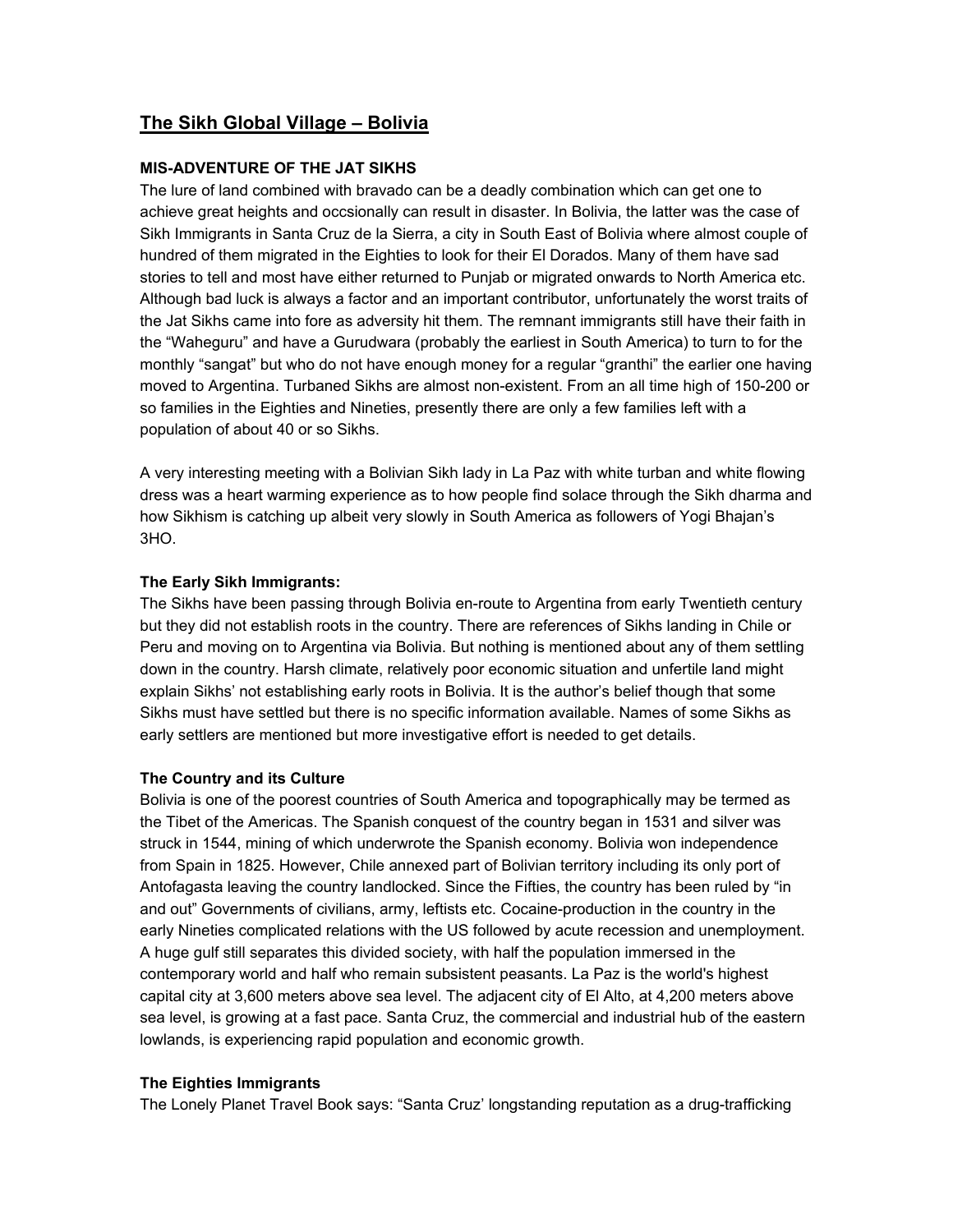Mecca is now being eclipsed by an agriculture boom. The region boasts rice-growing Japanese colonies as well as settlements of Italians, Indian Sikhs, and thousands of German-Canadian Mennonites. The region has attracted Brazilian opportunists, foreign oil workers, agribusiness tycoons, drug traffickers, scientific researchers, missionaries and environmental activists". Into this conglomerate and diverse environ and a scenario of conflicting interests and politically unstable country, rushed in the Sikhs of Punjab. Jat Sikhs have a passion for owning farm land and what could be more attractive than owning hundreds and thousands of acres at dirt cheap prices - \$30 per hectare. The prospects were all the more tempting for the Sikh immigrants from the Gulf countries with ready cash and the high prices of land in India. The Sikh problem in India in the Eighties was a powerful trigger for migrating and settling abroad. In this background a proposition of buying land to settle abroad, never mind how far away the location ( or in some emotional way the farther from India the better!) struck as an opportunity not to be missed. In this emotionally charged times, caution was thrown to the winds. There was already a talk by Sikh Separatists of setting up Khalistan Headquarters in Ecuador which was also in South America.

International magazine and news papers had tempting advertisement for vast areas of farm land being sold in Bolivia at cheap prices. Many Sikhs started buying land. The entire project seems to have been master minded by a few groups of Immigrants many of them working in the Gulf countries but some involving even senior Government employees of Punjab since retired. It was a well spread-out network but with limited investigative scrutiny prior to venturing out. Even in the recent interview words were used to claim that "Punjabis are expert farmers!" and that they were bound to succeed. It was with this high moral stand that they rushed in. The initial years were good but instead of consolidating their gains, most rushed into buying more land, machinery and chemical inputs in the hope of harvesting gold. The problems got compounded due inadequate rains. With heavy loans for machinery and debts for fertilizers, pesticides etc, the Immigrants faced hostile creditors and Government Agencies. Where the original defaulters had run away, the compatriot guarantors were in deep trouble.

Some had to face jail terms. With the arrival of bad times, it is clear from the interviews that it brought the worst amongst the immigrant community in terms of personal values, relationships, jealousy, backbiting and generally a poor community spirit despite earlier initiative to set up a Gurudwara. The immigrants do not seem to have done their homework properly and failed to learn lessons from earlier immigrants' experiences.

The alternative of buying more costly land but with better irrigation prospects was not pursued by any of the immigrants. There was more of herd mentality and attitude of bravado rather than an investigative and properly planned strategy. Many invested large funds in co-operative ventures where no proper accounting or systems were put in place resulting in all kinds of bad blood, quarrels, legal cases and some imprisonments. Many of the negative traits of the "Jat Sikh" came to fore. However the faith in "Waheguru" still exists amongst those who have stayed back.

#### **The Gurdwara**

In the Eighties, Sikhs built a Gurdwara, 60 kms from Santa Cruz in a picturesque location along the rail road track to Brazil. The community cannot afford any more a full time "granthi" and the earlier incumbent has moved to Argentina. A part time clean-shaven Sikh helps run the place. Although earlier on most Sikhs used to attend the Gurdwara on Sundays, "Sangrads" and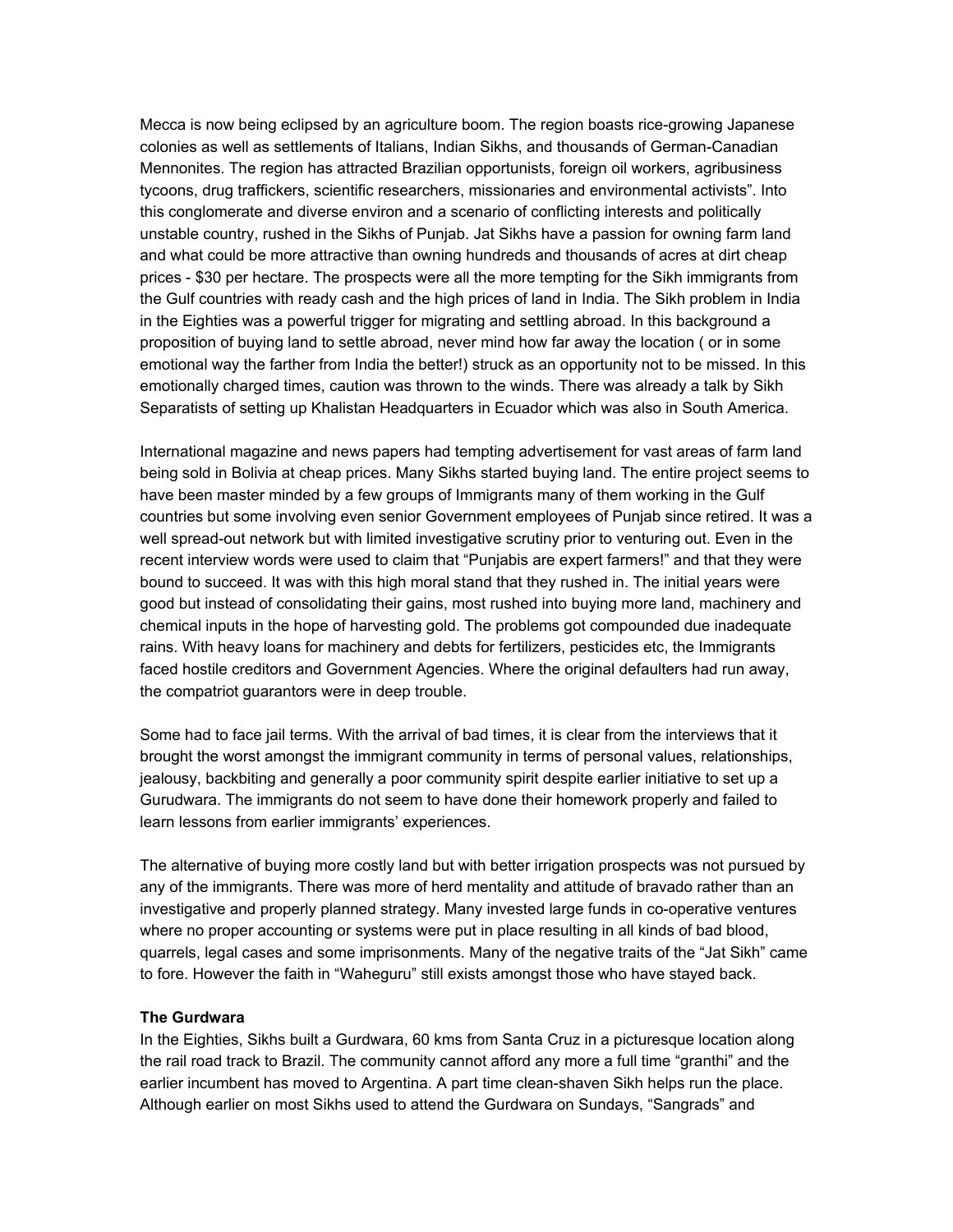Gurpurbs, it is now only the very devout who visit Gurdwara regularly. But "langar" is available for a visitor and it does still provide a gathering venue on occasions.

# **A Failed Co-operative Venture:**

This is a story of one of the larger ventures. It would appear that two brothers had master minded one Co-operative Group of about 35 persons. The project involved units of two hundred hectares each but partners were free to subscribe to any number of units including part units. There were 38 units, each with initial purchase price of \$ 6,000 making a total investment of about a quarter million dollars. Additionally, all partners were asked to contribute about \$ 30 - 50 a month totaling about \$1500. A bulldozer was used to uproot the trees and they themselves would clear behind the dozer saving labor cost. Some of the partners did not migrate themselves but sent their representatives to Bolivia. A tented village about 130 kms from Santa Cruz was set up for living. Provision for water had to be made. There were a lot of mosquitoes and living conditions were tough. It was a slow process of development but money was coming in from the partners. When the funds got exhausted, additional contribution was asked for against which some partners contributed but some did not. The first call was for \$500 per partner which later became \$1,000. This was repeated for two years. The project investment mounted to almost a million dollars. Since no profits were in sight disenchantment set in. Some people went away feeling disgusted. Although initially every one was enthusiastic, fissures started appearing within a couple of years. Infighting, bickering and quarrels became the order of the day. The complaints were in regard to absence of proper accounting by the sponsors. The project was bound to create inter-personal problems due to lack of transparency, cost over-runs, absence of systematic accounting and reporting system. The professionalism needed for a project of this size and complexity was totally missing. It was run more like an H.U.F. by a "Karta" and not as a corporate entity with 38 shareholders. It was decided in 1992 to sell the land and distribute the money so received amongst the partners. It is alleged that only those who were present in Bolivia got paid, some fully but others in part depending upon their clout. The sale price itself was being questioned. Most of the people left in disgust and hardly five to six people were left behind. The sponsors figured that no body would come from India to collect their paltry share of sale money and they decided to buy a Petrol Pump. It is alleged that there were malpractices in managing this new enterprise also. One of the sponsors died and there after the Petrol pump was sold. When the news spread, several partners exerted pressure on the Sponsors to refund their share of the sale proceeds. The story becomes murkier as every one including the two sponsors or their inheritors claim bankruptcy. Consequently one of the sponsors has returned to India and the dead sponsors' children have migrated to Argentina. A sad ending!

#### **AMARJIT SINGH VIRDI, an Earlier Land Buyer**

#### **An excerpt of the interview with him in Santa Cruz is given below:**

"I am living in Santa Cruz for last 26 years and came to Bolivia for Agriculture from Germany where I was working. I purchased land to farm but there was no water and the language is also different. Water is 120 to 140 meters deep. The living conditions were not good particularly in 1979 when I came here. There were no tarred roads even. We had to face several difficulties but now by the grace of "Waheguru" we are finally on our feet. While in Germany we heard through newspapers that Bolivia was selling land. Bolivia wanted agricultural manpower and technology and all one needed was a tractor. We Indians are good at agriculture. Bolivia sent us the necessary forms etc based on which the land was registered in our name. With these documents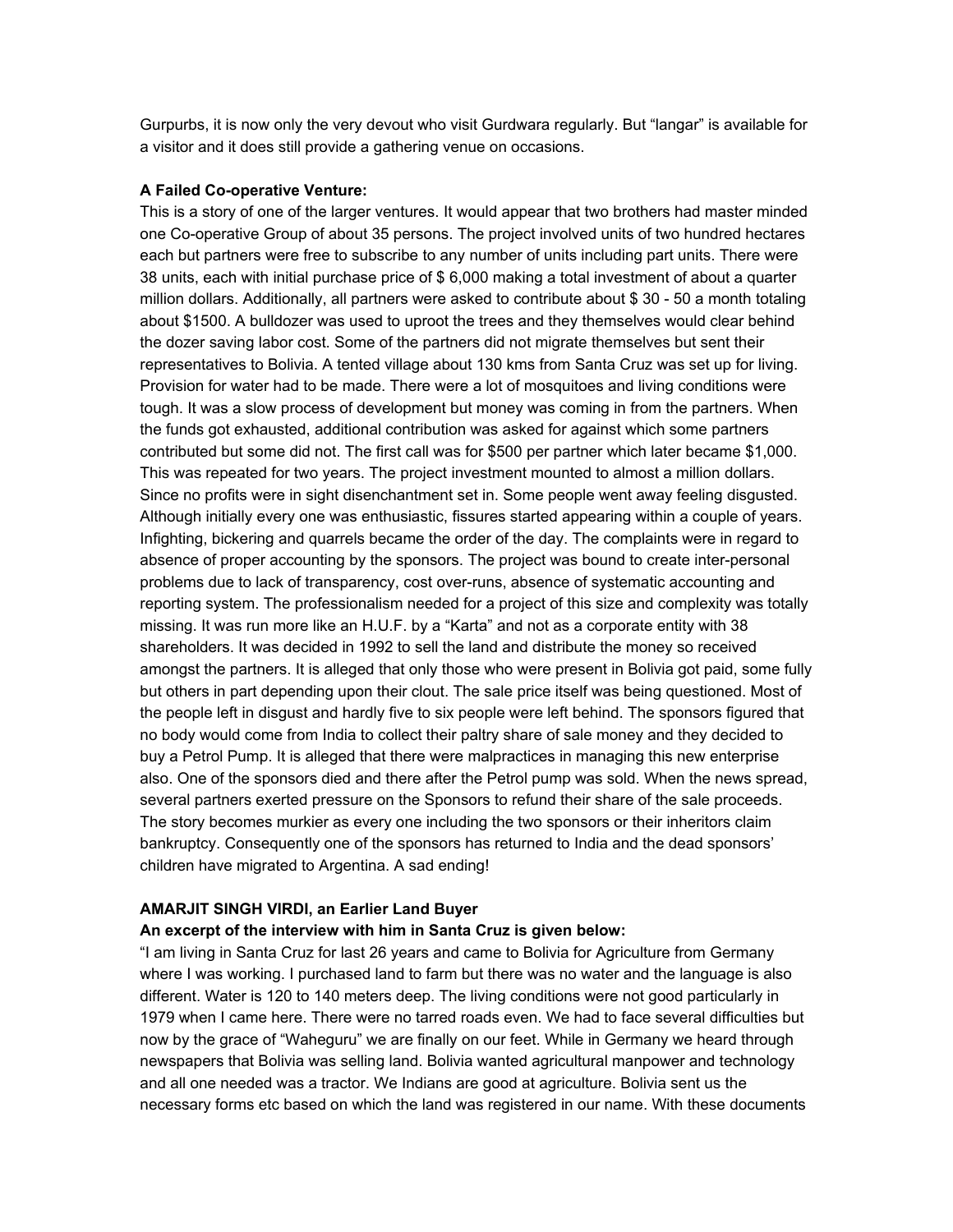we were issued the necessary visa in Germany. I was the first one to arrive in Bolivia for agriculture. One Darshan Singh was the other Sikh, who had come earlier but he was into restaurant business. He later set up a cinema. In our group 5 or 6 people were interested but only three of them finally bought land in Bolivia - Baljinder Singh, Nirmal Singh and I. We paid \$ 6000 each for the land. I had \$10,000 with me on arrival in La Paz.

When I arrived there was a strike in the country so I had to wait for four days in La Paz airport after which I could travel to Santa Cruz. I stayed in a hotel for the first week and then moved to cheaper accommodation by renting a house. Initially I was on a tourist visa with the proviso that it could be extended if I decided to settle down on the land. I came alone to Bolivia because the other two came after 2-3 months as they had gone to India to meet with their families. On arrival I advised them while they were in India, about the initial difficulties including the language issue. but I did also mention that such difficulties are faced by all new settlers such as the Sikh settlers in Kenya and UP had faced. The land was purchased from Bolivian Land and Forest Company Ltd and is located about 107 kms away from Santa Cruz on the Brazil Road.

Our contract stated that if we did not like the land our money would be refunded. Since we were dissatisfied, we approached the Company for refund but the promoters fled away to Costa Rica. The promoters comprised of three partners, a Swiss, a German, and a Bolivian. They sold these lands to Americans, Canadians, and Swiss. They promoted the lands all over the globe including Philippines and Pakistan. I was the first to arrive. Others arrived within the month. Since one-year time limit for refund of money if dissatisfied, was coming to an end the promoters fled. The Swiss guy was jailed for couple of days but he managed to leave the country. Because of language difficulty we could not file suit. We decided to stick out because we had already put in investments. Land is fertile and good for agriculture but there was no water and the country had no policy for developing agriculture. Inputs and seeds were difficult to get, marketing of produce was difficult. Additionally during the first five years, we had major problems because of run-away inflation. On arrival at our lands, we had to sleep on the railway station with no proper shelter in cold and rain. Local people tell lies and one cannot trust them. So we had to think on our own as no advice was available. In the face of so many difficulties we began to discuss options of going back. But the stigma of failure was difficult to face. We couldn't even go back to Germany because of the changed laws for immigrant workers. Option to go to USA was also ruled out. We therefore decided to make the best of the existing situation. A start was made by clearing six hectares of land. We planted corn and had a good crop of 40 quintals per hectare. Due to inflation we could not sell the produce. We then decided to diversify into poultry and piggery using corn as feed. We faced the same difficulty in selling chickens and pigs. Now we had neither the corn nor the chickens or the pigs. After four to five years we gave up farming and related ventures. In the beginning, our visas were extended for 1-3 months at a time. After a year it was extended for two years and finally I got a visa for indefinite stay. We abandoned the land and decided to move to the city around 1985-86 to carry on some business. During the visit of my elder brother to Bolivia in 1990, I got married to a Bolivian.

She is a teacher in a school. I have a son and a daughter. With hard work I have made some success of the business and I was able to visit India with my family last year. I am presently a construction contractor having ten employees. Subsequent to abandoning the land, our ownership was cancelled.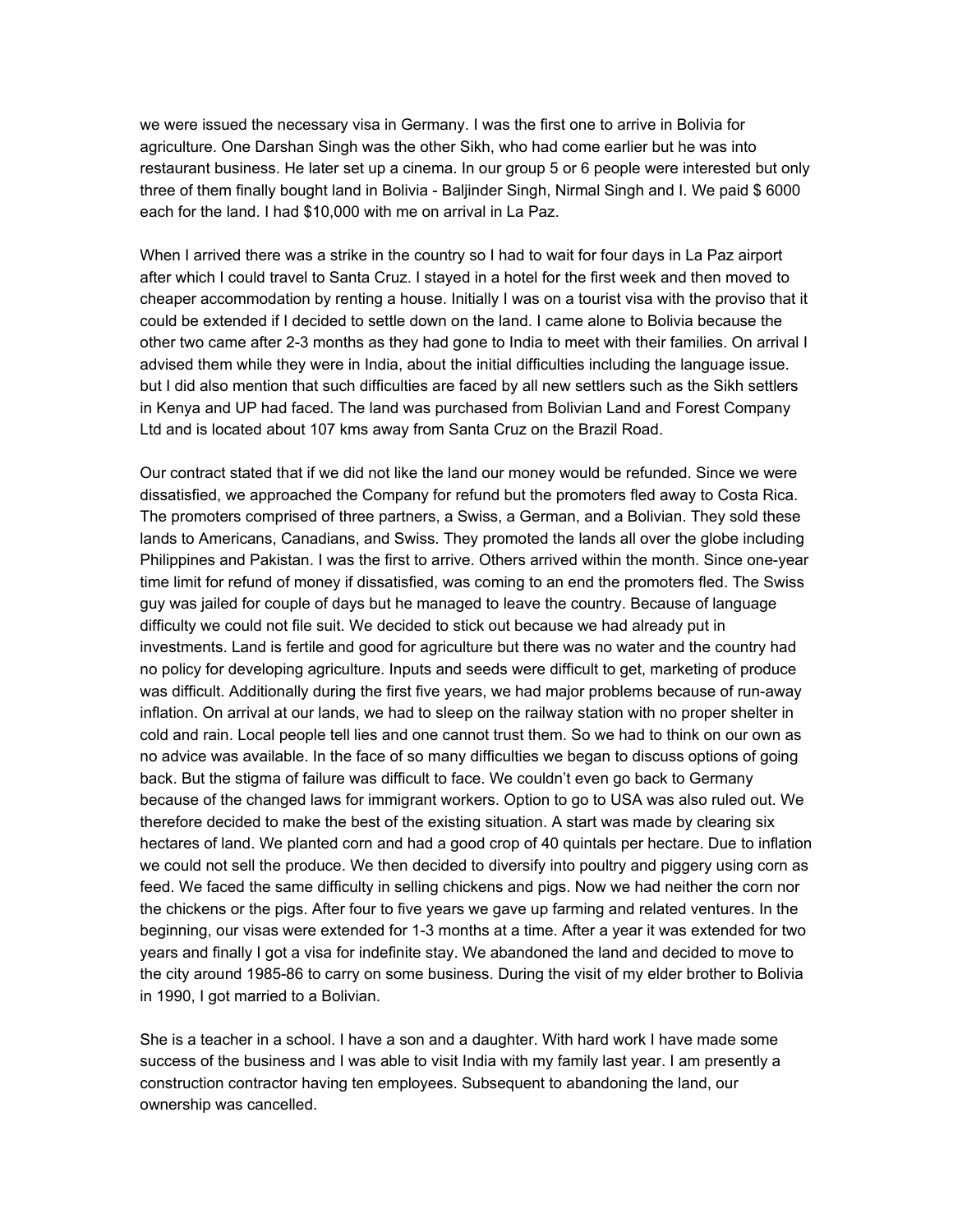Majority of Sikhs came in 1984 -85 when the Punjabi population grew to about 400. Subsequent migration was basically transitory, final destination being North America. Several of such immigrants had to cool their heels in Bolivia for four to six years during which period they did odd jobs or businesses. Most of them were on tourist visas, which were easily extended but the authorities have become strict now. Local Sikhs were always very helpful to sponsor their visa extension. Most of these migrants were from the Gulf who did not want to return to India"

An Angel walks in Contrasting the scene of Santa Cruz, there is a Sikh lady in La Paz who is teaching Kundalini Yoga and a follower of Yogi Bhajan's 3HO. Sham Kaur (Gisela), a Bolivian by birth, wearing a white turban and "khanda" emblem and white flowing robes, walks into the Hotel in La Paz and the Hotel staff go in a spin. It was truly an angelic entrance. She had agreed to meet with the author. Sham Kaur, a highly educated lady, provided a contrast in practice of Sikh religion - symbols and all, without belonging to or having been to Punjab against the earlier encounter with the Santa Cruz Sikhs from the land of Sikh religion's origin and major following. Despite the constraints on her to wear western clothes during working hours as a senior Government official, she believes in and practices the Sikh dharma. She is single handedly trying to propagate Sikh faith in Bolivia. At 34 years, she finds great solace in following the teachings of the Sikh Gurus and the words of SGGS. Her life story is detailed below.

### **Sham Kaur (Gisela):**

#### **Interview on 31 August in La Paz, Hotel Apart Casa Real**

"I was born on 26 April 1971. My family background is mainly Christian, both parents are Christian and I was raised and born in La Paz, Bolivia. I attended school here and later decided to go abroad to Chile where I studied for 8 years. A degree in Industrial Engineering was followed by a Masters degree and an MBA in International Business, all from Chile. There after I joined Brown University in USA for an Environmental Program. Presently I am working for the Government on Green House Reduction Project. I have been working here for past five years and am now running the office since last year. I have also lived in Peru working in natural resources development specializing in climate change. I started doing Kundalini yoga three years ago and at that time there was no regular teacher. Some people came to conduct workshops. At that time Nam Nidhan Kaur came from Chile. She was training students to become teachers. I had this nice coincidence that I was in Peru, where a course was getting started. I decided it was a wonderful thing for me to do. There was no teacher in La Paz and I thought I could propagate technique to others. I studied in Peru for one year and when I came here I had this opportunity to open a center with some friends to teach Kundalini Yoga which is very new in this country. Since then I have been very involved in these issues. I wanted to know the origin / source of this wonderful and amazing technique and to find out more about Yogi Bhajan and the set up in Espanola, USA. I wanted to know about the Sikhs as this was more like a research for me. It was exciting for me to visit a place about which I did not know anything i.e. Sikhs in Espanola. I stayed there with the community for a week and it was wonderful experience. I took a "Japji" course, and had the opportunity to meet so many wonderful teachers and people. It was amazing to see the radiance of Yogi Bhajan even though he was very ill at the time. In the second "Japji" course Yogi Ji appeared, and it was great to see him, be in his presence and to hear him. I got to meet Bibi Ji and others. There were many people from Latin Countries (Chile, Mexico, Spain) living there. So I had a warm welcome in Esponala. It was my first time to attend a Gurdwara and to learn about Sikh traditions.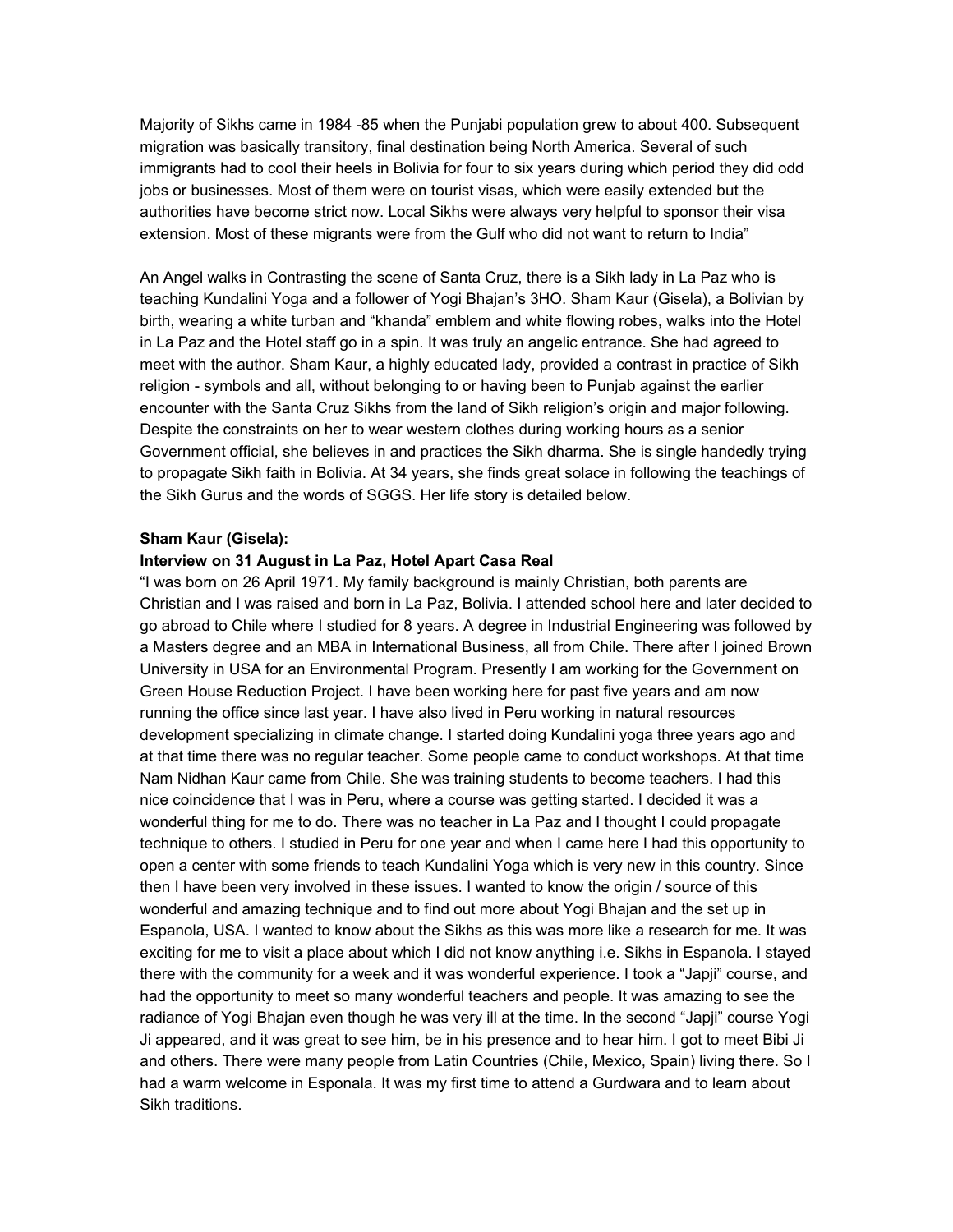It was particularly fascinating as it is so far away from our culture here. I learnt about 3HO from Nam Nidhan Kaur when she came 2-3 times to conduct courses. It so happened that I was in a very difficult situation at work as also in my personal life which was unstable at that time. When I was very young, I always wanted to know the answers to why I am here. When you are in a reflective frame of mind you tend to look outside for answers. I tried yoga and this gave me an inner consciousness, a different perspective of the world. So far I was into math and real things which do not help. I started to discover other aspects and it was really a blessing. That was the moment that Nam Nidhan came for the week-end course and I realized that that was the thing I was looking for. Not just the Yoga but also the way you feel when you are meditating and the connection with your inner self. I had the opportunity to attend a video course of Yogi Bhajan and wow it was really amazing how you felt with him. It was so strange. All of a sudden there was a certainty and I felt that there was no logical reason for uncertainties. Here it was, I became completely sure that that's what I wanted to do and practice. During my Espanola visit, I got to meet, experience and learn from many people. I wanted to provide access of these teachings to the Bolivians. You know our country has a lot of poor people who cannot go to Espanola but I felt that they should be able to get help through these teachings in their own country. I was alone in Espanola and I needed help to spread these wonderful things to people, to every body. I did not understand the difference between Kundalini yoga and the Sikhs. At that time there was a very thin line between Kundalini yoga and Sikh tradition in my mind. There are many Sikhs who do not believe in Kundalini yoga and vice versa. At the beginning it felt strange. When I returned, people here felt that I was strange, and continued to have that feeling because of the way I dressed (with turban). Yogi Bhajan has developed over the years wonderful Sikhs in the West. People are looking for something different and new.So they take to yoga. More women are interested because they are disappointed with their existing faiths/religion and they are looking for something new and different. It is mostly women who take to Yoga and its teaching. Almost 80% teachers of yoga in South America are women. For some reason I have got very much involved in this process of teaching yoga. I met Gurubachan Singh Khalsa and started discussing with him and Nam Nidhan how to grow this movement. We should do subsidiary kind of things as teachers because we have access to mantras, music and the books. Since most of these are in English it is difficult to spread the message as most people do not speak English. Many people in Mexico are working on the translations but not as fast as needed by us. Many people are trying to serve and help out is in this process. Gurubachan was very close to Yogi Harbhajan and they spent a lot of time together. Yogi Bhajan had nominated him to spearhead the movement in Latin America as Yogi himself could not do this. Gurubachan came here once last year and we did a lot of organization work where two or three people would work together. It was decided that Paraguay would be the base. Someone will take care of the office in Paraguay. A web site has been developed which is already on line and the next step is to start a magazine where all teachers can send photos and articles. This challenge has united us and I have become the representative in Bolivia. Many teachers are willing to come to S. America and La Paz. So in addition to my regular job, I do this work, organize workshops and everything else here.

It has not been easy. We have to maintain the energy. There has always got to be a leader. There are many other wonderful teachers but somehow I have taken the above responsibilities of the group in Bolivia. As an example, we recently had 11 women teachers and one young man for a course. Out of this group four or five are really committed. The movement is growing and it is